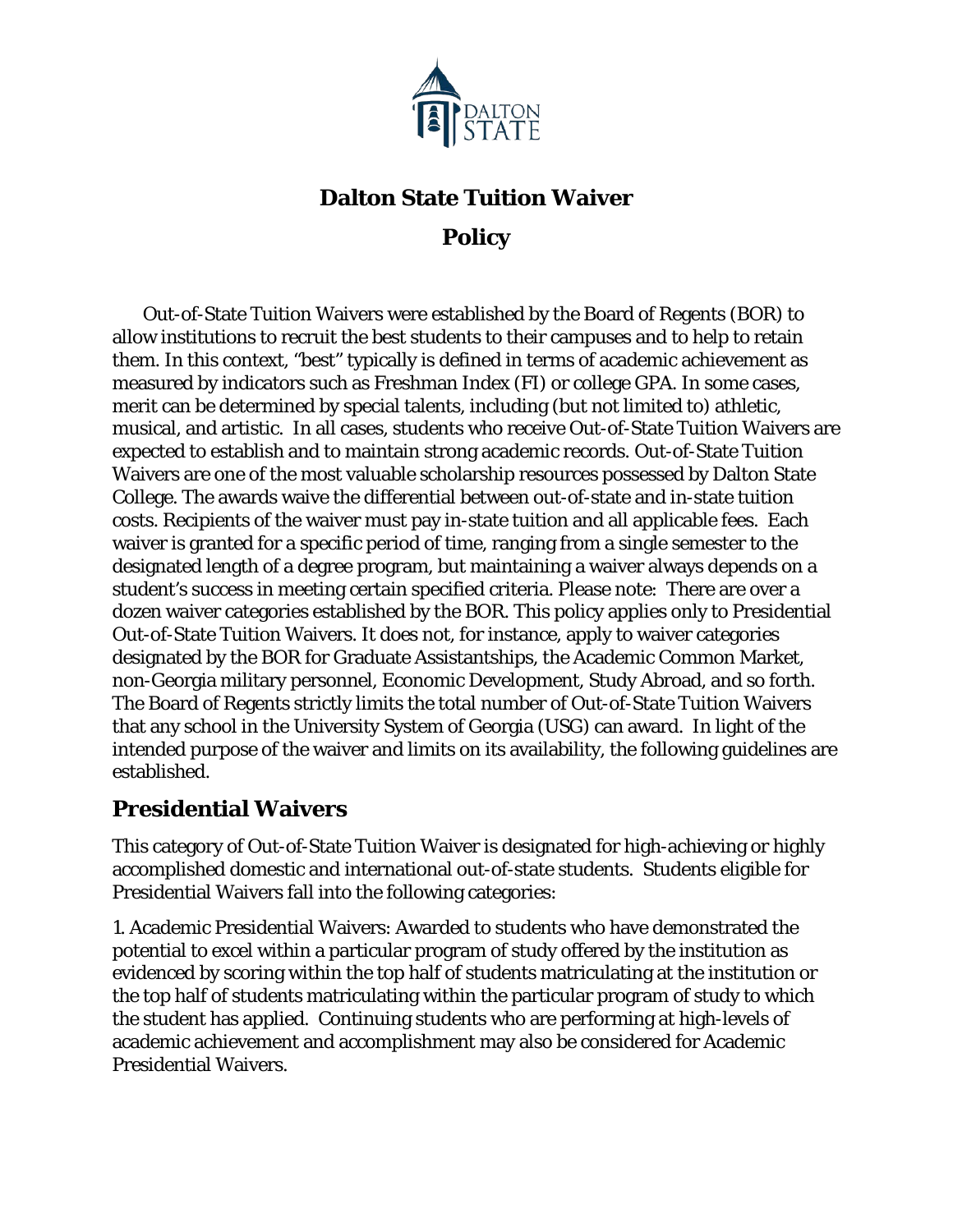

2. Athletic Presidential Waivers: Awarded to students selected to participate in Dalton State's intercollegiate athletics program and who have demonstrated the potential to succeed within a particular program of study.

 3. International Presidential Waivers: The International Presidential Waiver is for noncitizen students who are not otherwise ineligible for a tuition differential waiver under this policy and who have demonstrated the potential to succeed within a particular program of study. Potential Recipients of International Presidential Waivers include degree-seeking international students; students who are part of 2+2 articulation agreements; sponsored students, and high achieving international students facing severe economic hardship.

# **Distribution of Presidential Waivers**

By stipulation of the Board of Regents, the total number of Presidential Waivers at any one time cannot exceed 2% of the equivalent full-time (FTE) students at the institution in the fall term immediately preceding the term for which the out-of-state tuition waiver is to be applied. For waivers awarded in the spring and summer terms, availability will be based on 2% FTE of the fall term of the previous academic year. The Tuition Classification Officer will monitor the total number of Presidential Waivers assigned and, if necessary, draw a limit so that the total supply of waivers is not overly depleted in any given semester.

- Athletic waivers are limited to 1/3 of the total number of waivers.
- The number of waivers will be determined as 2% of the previous Fall semester's enrollment.
- Students who are currently receiving a SOOS of International Waiver will continue to be eligible as long as they remain continuously enrolled and continue to meet the eligibility requirements under which they were awarded. Students who do not maintain continuous enrollment can be reevaluated under the new standards.
- Students who are eligible for more than one category must choose which category they are applying for and will remain in that category until their studies at DSC are complete or they become eligible to be classified as legal residents of the state.
- Applications for Presidential Waivers will not be reviewed for eligibility until the admissions process is complete and on a first come first served basis.
- •
- Students admitted on a conditional basis (limited admission) are not eligible for a Presidential Waiver.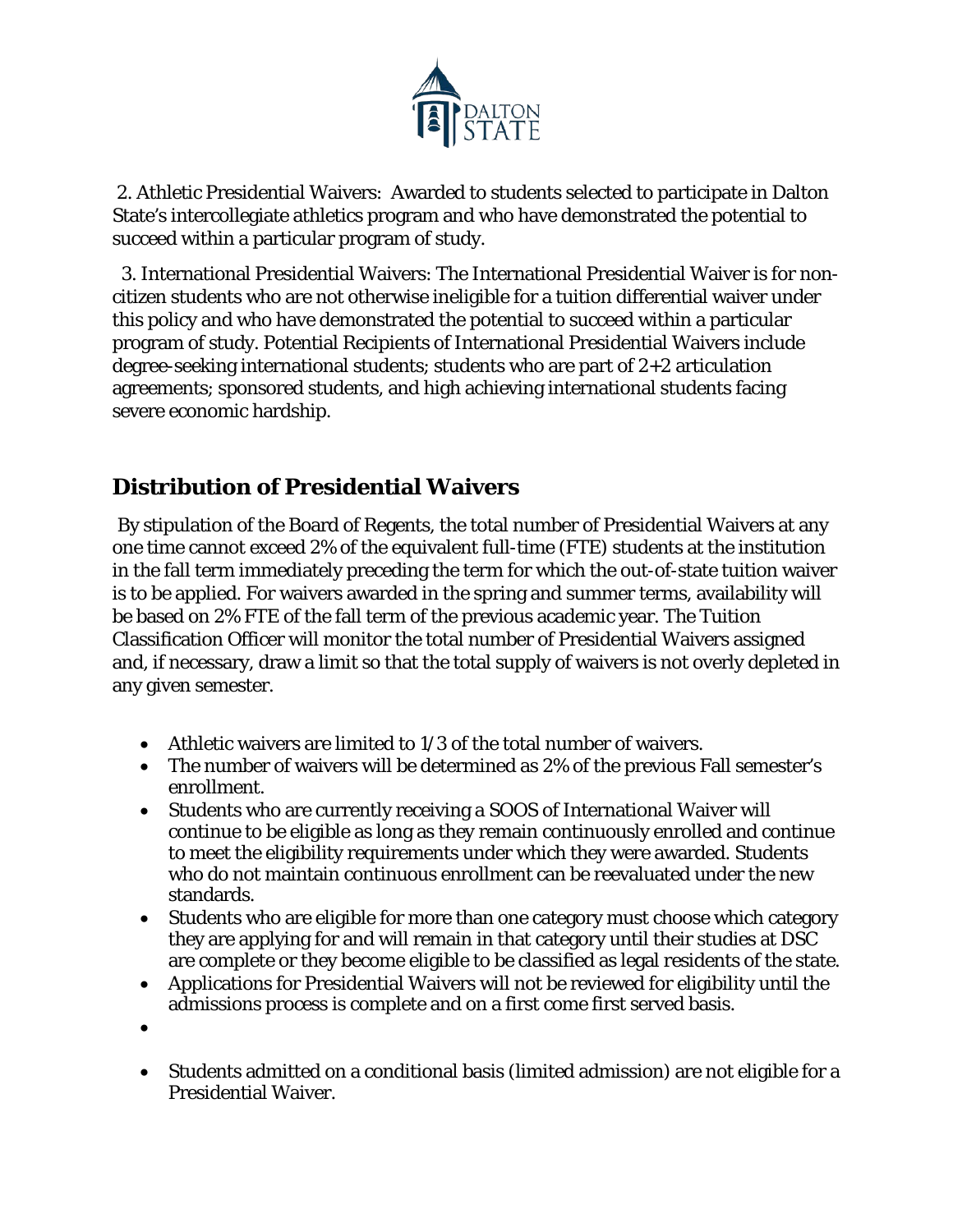

• Failure to maintain the specified level of academic performance shall result in the student being placed in a two-semester probationary period for waiver purposes.

The student shall be eligible to maintain a waiver during this probationary period but shall be ineligible for the waiver if the student is not able to achieve the specified GPA during the first probationary term or is mathematically unable to meet the required GPA by the end of the probationary period.

### **Academic Category Eligibility**

- 3.0 HS GPA from a USG recognized high school program and a minimum 450CR/500M/19ACTE/21ACTM for traditional students. Non-traditional students must exempt learning support requirements.
- 2.5 transfer GPA and exemption from learning support requirements for students with less than 30 transferable (semester) hours. Transfer students with more than 30 transferable hours must have completed ENGL 1101 or its equivalent and the appropriate Area A Math course.
- Students who receive the Academic Waiver must maintain a 2.5 GPA.

#### **International Category**

- 3.0 HS GPA or its equivalent for incoming freshmen international students and a minimum 450CR/500M/19ACTE/21ACTM. GPA may be validated by SAT/ACT score.
- Students who receive the International Waiver must maintain a 2.5 GPA.
- International transfer students must have a 2.5 GPA.

### **Athletic Category**

- 2.0 HS GPA or its equivalent.
- Conditionally admitted students are not eligible for the Athletic Waiver.
- Students applying for the Athletic waiver must meet all categories of the SAP (Satisfactory Academic Progress) to include Quantitative and Qualitative requirements.
- Transfer students must have a 2.0 GPA.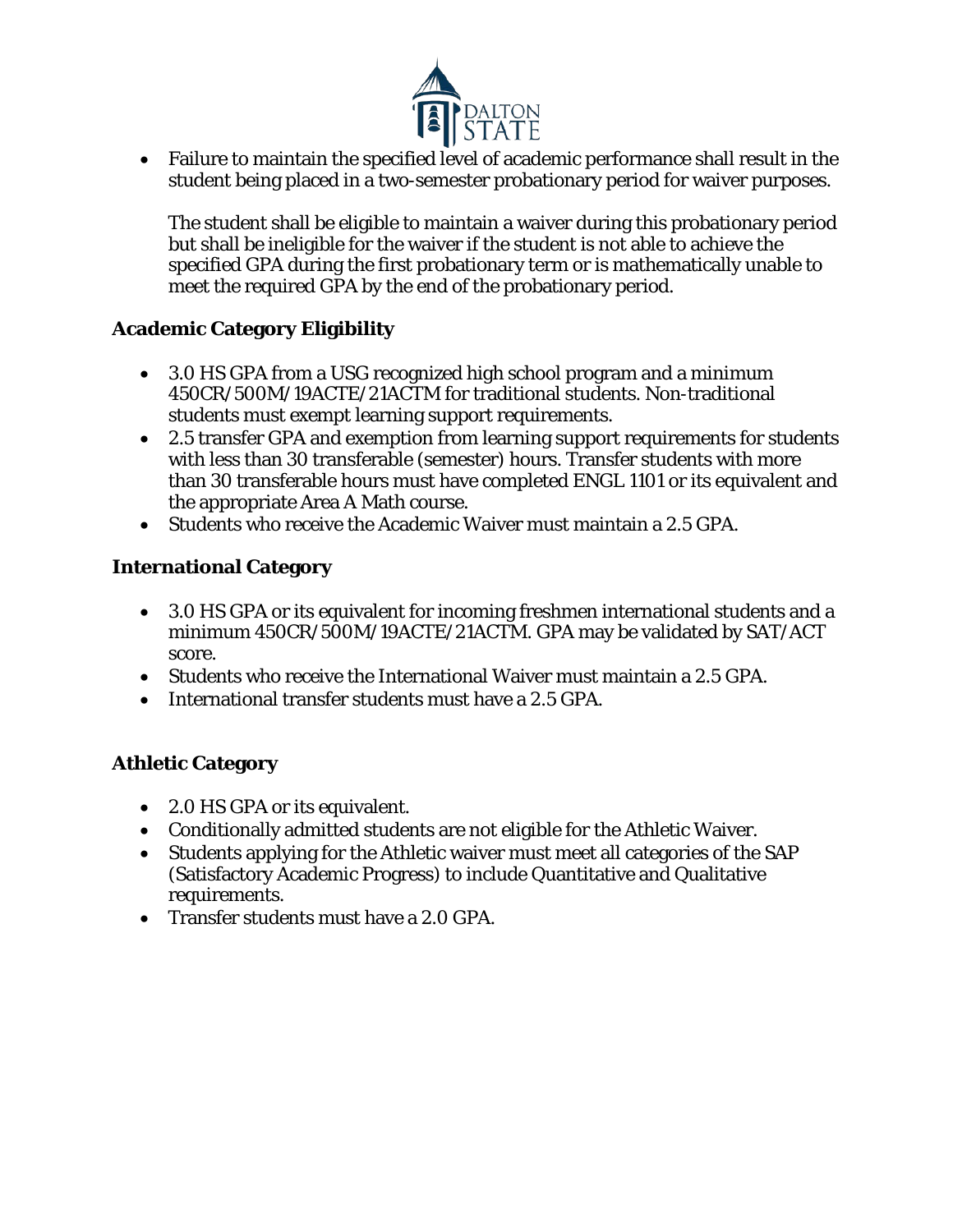

# **Students who are unable to provide proof of lawful presence in the United States are not eligible to receive an Out-of-State Tuition Waiver.**

Students not remaining continuously enrolled will be reevaluated for the purpose of awarding the out-of-state tuition waiver at the time they reenroll. Exceptions to the continuous enrollment requirement may be granted for extraordinary circumstances that might include illness, injury or family situations that prevent a student from maintaining continuous enrollment.

# **Nonresident Students Waiver**

As of the first day of classes for the term, a nonresident student can be considered for this waiver under the following conditions:

**Student under 24.** If the parent, or U.S. court-appointed legal guardian has maintained domicile in Georgia for at least 12 consecutive months and the student can provide clear and legal evidence showing the relationship to the parent or U.S. court-appointed legal guardian has existed for at least 12 consecutive months immediately preceding the first day of classes for the term. Under Georgia code legal guardianship must be established prior to the student's 18th birthday (BR Minutes, October 2008).

**Student 24 or Older.** If the student can provide clear and legal evidence showing relations to the spouse and the spouse has maintained domicile in Georgia for at least 12 consecutive months immediately preceding the first day of classes for the term. This waiver can remain in effect as long as the student remains continuously enrolled.

If the parent, spouse, or U.S. court-appointed legal guardian of a continuously enrolled nonresident student establishes domicile in another state after having maintained domicile in the State of Georgia

for the required period, the nonresident student may continue to receive this waiver as long as the student remains continuously enrolled in a public postsecondary educational institution in the state,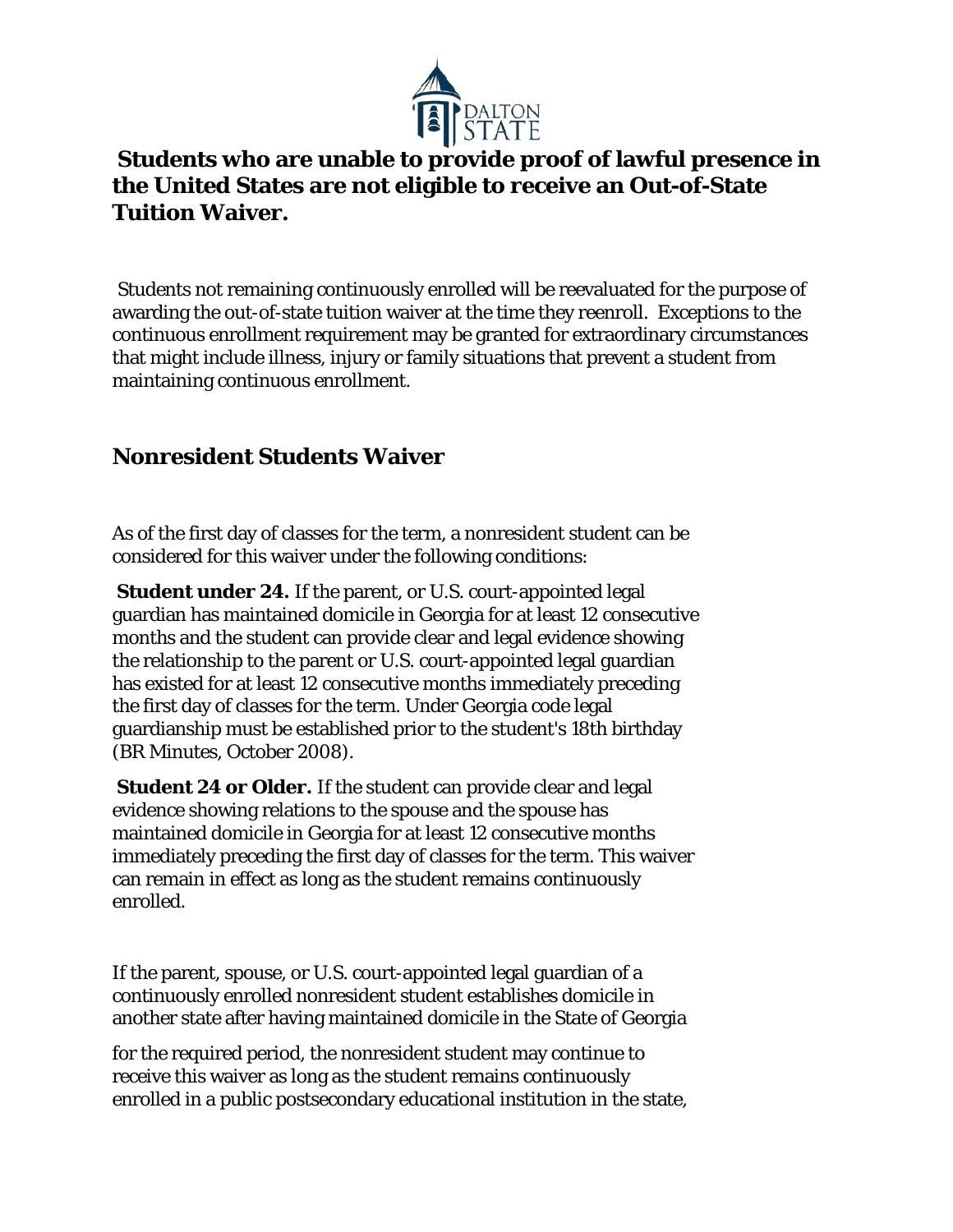

regardless of the domicile of the parent, spouse or U.S. court-appointed legal guardian.

### **DACA**

### **DEFERRED ACTION FOR CHILDHOOD ARRIVALS (DACA)**

In 2012, the U.S. Department of Homeland Security began granting deferred action for a class of individuals unlawfully present in the United States and meeting certain criteria under a program known as *Deferred Action for Childhood Arrivals,* or *DACA*. Per an August 20, 2012 memo provided by the USG Office of Legal Affairs, individuals granted DACA are not considered lawfully present in the United States. Any individual granted DACA by the Department of Homeland Security is ineligible to be classified as an in-state student, granted a USG out-of-state tuition waiver, or to be admitted to any institution falling under Policy 4.1.6, *Admission of Persons Not Lawfully Present in the United States.* 

In Georgia, individuals granted DACA are eligible to receive a limitedterm Georgia driver's license or state-issued ID. In some cases, an individual granted DACA may not have a license or state ID with the limited term notation, but the license/ID will be issued for a period of less than two years. As a result, a Georgia driver's license or stateissued ID with either the limited term notation or issued for a period of less than two years cannot be accepted for the purpose of verifying lawful presence for the purpose of the USG policies.

#### **Economic Advantage Waiver**

As of the first day of classes for the term, an *Economic Advantage*  waiver may be granted under the following conditions:

### **U.S. Citizens, Permanent Residents, and Eligible Non-Citizens**

*A. Dependent Students* 

Dependent students providing clear and convincing evidence that the student's parent or U.S. court-appointed legal guardian relocated to the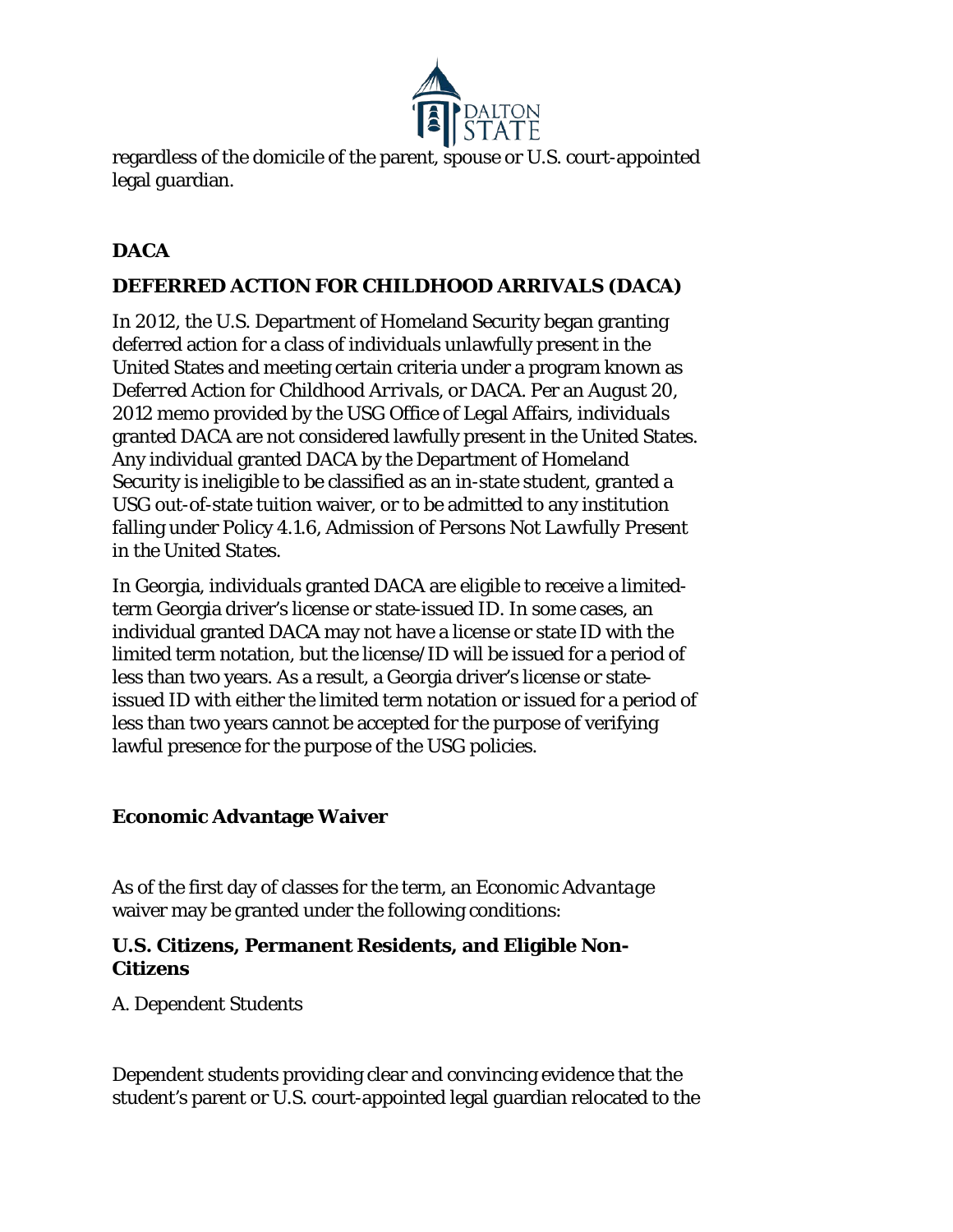

state of Georgia to accept full-time, self-sustaining employment. The relocation must be for reasons other than enrolling in an institution of higher education and appropriate steps to establish domicile in the state must be taken. The employment upon which the relocation was based must be held at the time the waiver is awarded.

### *B. Independent Students*

Independent students providing clear and convincing evidence that they, or their spouse, relocated to the state of Georgia to accept fulltime, self-sustaining employment. The relocation to the state must be for reasons other than enrolling in an institution of higher education and appropriate steps to establish domicile in the state must be taken. The employment upon which the relocation was based must be held at the time the waiver is awarded.

*C. U.S. refugees, asylees, and other eligible noncitizens as defined by the federal Title IV regulations may be extended the same consideration for the Economic Advantage waiver as citizens and lawful permanent residents of the United States.* 

Waiver eligibility for the above qualifying students expires twelve (12) months from the date the waiver is awarded.

### **Non-Citizens (those who are not considered Eligible Non-Citizens by the U.S. Department of Education)**

### *A. Dependent Students*

Non-citizen dependent students providing clear and convincing evidence that the student's parent or U.S. court-appointed legal guardian relocated to the state of Georgia to accept full-time, selfsustaining employment and entered the state in a valid, employmentauthorized status. The relocation must be for reasons other than enrolling in an institution of higher education and appropriate steps to establish domicile in the state must be taken. The employment upon which the relocation was based must be held at the time the waiver is awarded. Additionally, the non-citizen dependent student must provide clear evidence that the parent, or U.S. court-appointed legal guardian, is taking legally permissible steps to obtain lawful permanent resident status in the United States.

### *B. Independent Students*

Non-citizen independent students must provide clear and convincing evidence that they, or their spouse, relocated to the state of Georgia to